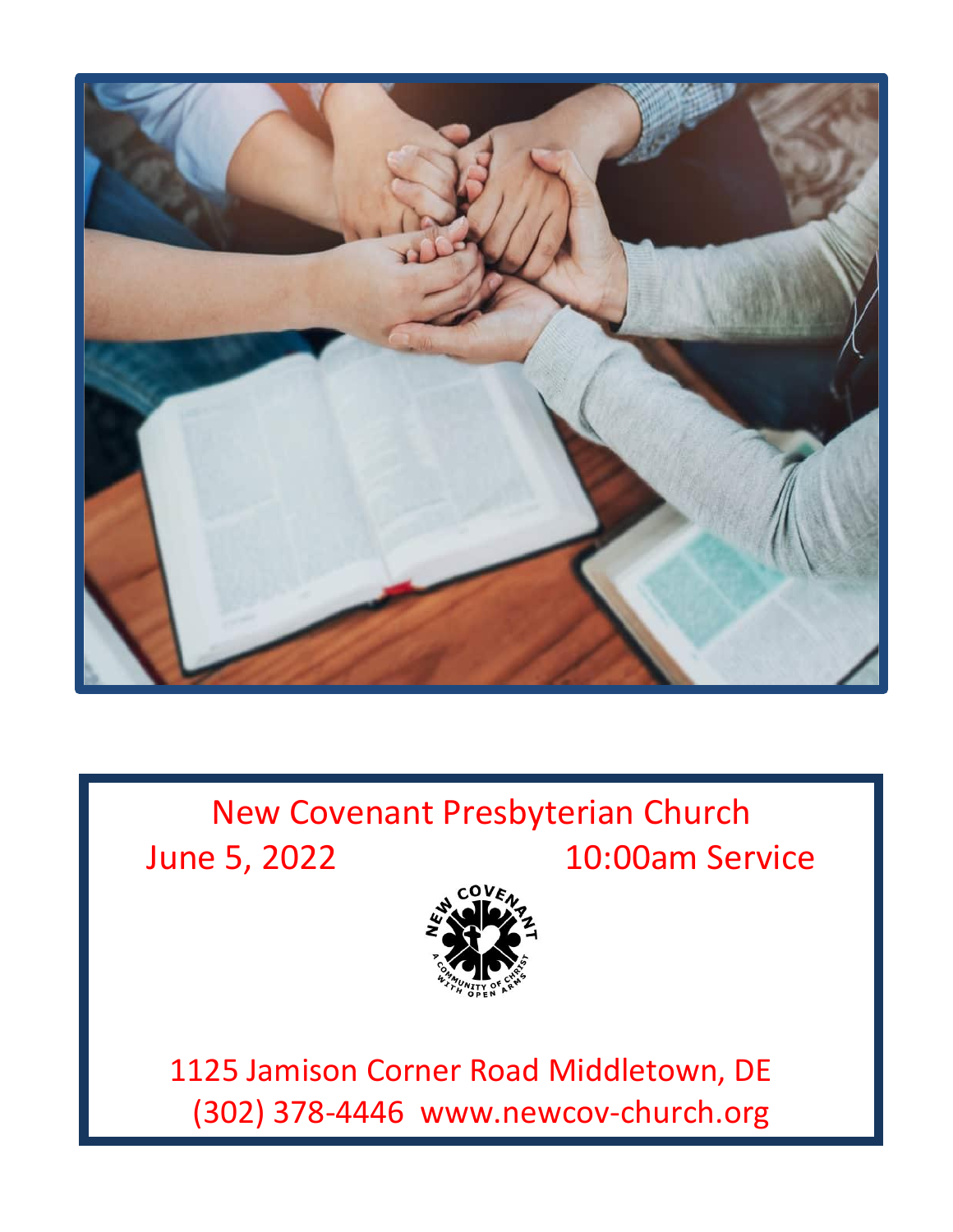# The Worship of God June 5, 2022 Pentecost Sunday

## **Welcome and Announcements** *Lay Leader: Jane Adams*

## **Sharing Our Vision**

## **Preparing Ourselves for Worship During the Musical Prelude …**

*"Table Talk" or "Dinner Conversation" is the richest, most powerful language experience of your child's life. Just for starters, researchers have found that talking to children during dinner is even better than reading to them as a way to boost their vocabulary. Even more importantly, the stories told around the table may be the best way to build a sense of resilience and foster optimism in your children.*

*Dinner table conversation has special qualities that make it different from talk we have at other times such as while carpooling or while tucking kids in at bedtime. Research indicates that, on average, children bring up about six different topics at dinner, so conversation tends to be interesting and varied. Also, families who eat together expect that children will sit and talk for more than a few minutes and each topic usually gets input from several members, so there are multiple viewpoints* 



*expressed. This exposure to multiple points of view engages kids in complex thinking and can encourage tolerance for opinions different from one's own.*

*So, if encouraging your children or grandchildren to take part in "table talk" garners such positive results, what about faith conversations around the table? There's no doubt that gratitude and generosity are qualities that are cultivated by spending time together with faith partners. If we honestly believe that our lives are like pitchers which are overflowing with good news, why wouldn't we want to share this Good News? Just like the first disciples learned from watching Jesus, people can learn from observing our lives as well. And what a wonder if is to think that God might use us to draw others into a faith relationship with our Creator!*

Preparing to Meet God

## **Call to Worship**

- L: We gather this morning as the people of God,
- *P: To give praise and thanksgiving for our God.*
- L: As God breathed life into creation,
- **P: Let the Holy Spirit breathe new life into us.**
- L: Open our ears to hear your Word;
- *P: Open our hearts that we would be shaped by your Word.*
- *A: Let us worship the Lord our God!*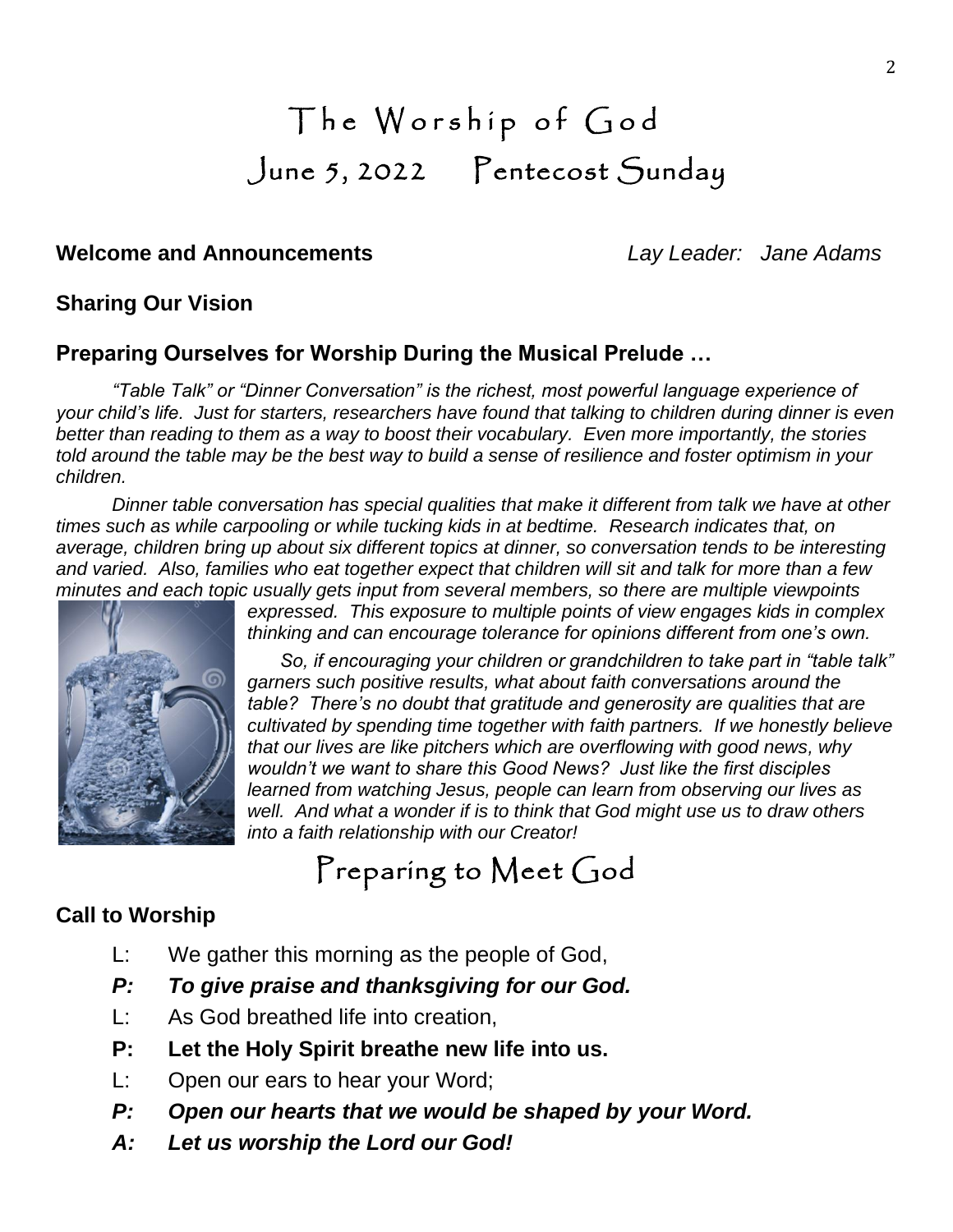*1-All hail the power of Jesus' name! Let angels prostrate fall; Bring forth the royal diadem, And crown him Lord of all! Bring forth the royal diadem, And crown him Lord of all!*

*3-Let every kindred, every tribe, On this terrestrial ball, To him all majesty ascribe, And crown him Lord of all! To him all majesty ascribe, And crown him Lord of all!*

*2-Ye chosen seed of Israel's race, Ye ransomed from the fall, Hail him who save you by his grace, And crown him Lord of all! Hail him who save you by his grace, And crown him Lord of all!*

*4-O that with yonder sacred throng We at his feet may fall! We'll join the everlasting song, And crown him Lord of all! We'll join the everlasting song, And crown him Lord of all!*

## **Prayer of Confession** *Lay Leader*

*God of grace and glory, for all the blessings you share with us, we give you thanks, and ask that you would help us not to waste them. You have given us the gift of scripture, but we fail to read and study your Word with diligence. You commanded us to teach our children your laws and the story of your people, but we put other things and activities at a higher priority. You commanded us to instruct all new disciples in your ways, but we fall short. You gave us the gift of the Holy Spirit, yet we find excuses to avoid sharing the Good News of the Gospel.*



*Create in us a hunger to read and meditate on scripture – individually and with those we love. Forgive us for those times when our words and actions are in direct conflict with your teaching. Inspire us to find ways to bear witness to those who do not know of your redeeming grace. And now, holy God, we turn to you in silent prayer to share our concerns and to seek your forgiveness….Amen.* **Assurance of Pardon:**

- L: Hear the Good News: Everyone who invokes Jesus Christ by name shall be saved.
- *P: We are called to accept Jesus Christ as our Lord and Savior.*
- L: This we do, and as a result, let us believe the Good News of the Gospel -
- *P: In Jesus Christ, we are forgiven!*

Meeting God in the Word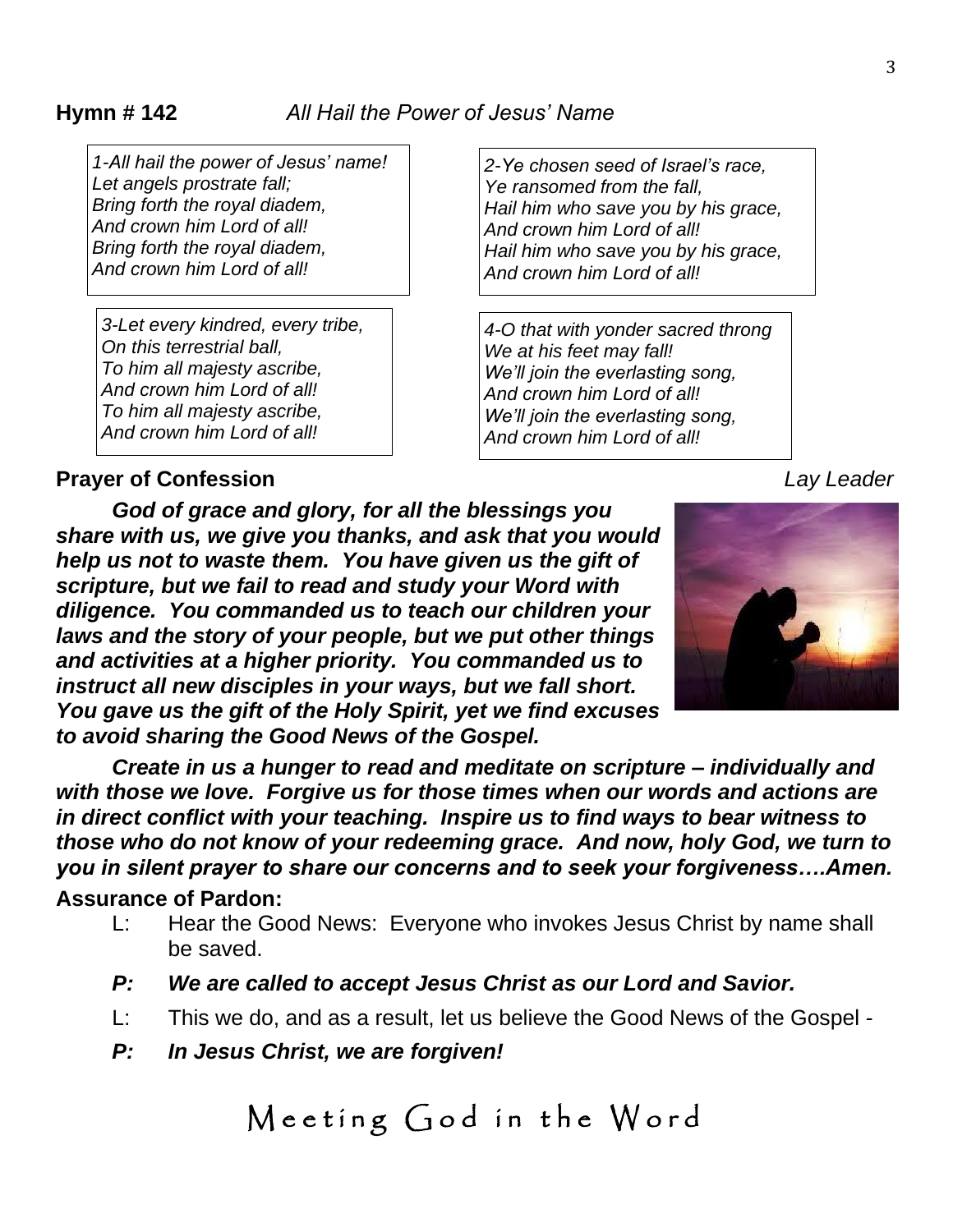### **Children's Message**

**First Lesson** *Romans 8: 18-27 Our Future Glory Lay Leader*

*I* consider that the sufferings of this present time are not worth comparing with *the glory about to be revealed to us. For the creation waits with eager longing for the revealing of the children of God; for the creation was subjected to futility, not of its own will but by the will of the one who subjected it, in hope that the creation itself will be set free from its bondage to decay and will obtain the freedom of the glory of the children of God. We know that the whole creation has been groaning in labor pains until now; and not only the creation, but we ourselves, who have the first fruits of the Spirit, groan inwardly while we wait for adoption, the redemption of our bodies. For in hope we were saved. Now hope that is seen is not hope. For who hopes for what is seen? But if we hope for what we do not see, we wait for it with patience.*

*Likewise the Spirit helps us in our weakness; for we do not know how to pray as we ought, but that very Spirit intercedes with sighs too deep for words. And God, who searches the heart, knows what is the mind of the Spirit, because the Spirit intercedes for the saints according to the will of God.*

L: This is the Word of the Lord. *P: Thanks be to God.*

## **Special Music**

**Second Lesson** *Luke 24: 44-53 Jesus Prepares for His Ascension Carol*



*Then he said to them, 'These are my words that I spoke to you while I was still with you - that everything written about me in the law of Moses, the prophets, and the psalms must be fulfilled.' Then he opened their minds to understand the scriptures, and he said to them, 'Thus it is written, that the Messiah is to suffer and to rise from the dead on the third day, and that repentance and forgiveness of sins is to be proclaimed in his name to all nations, beginning from Jerusalem. You are witnesses of these things. And see, I am sending upon you what my Father promised; so stay here in the city until you have been clothed with power from on high.'*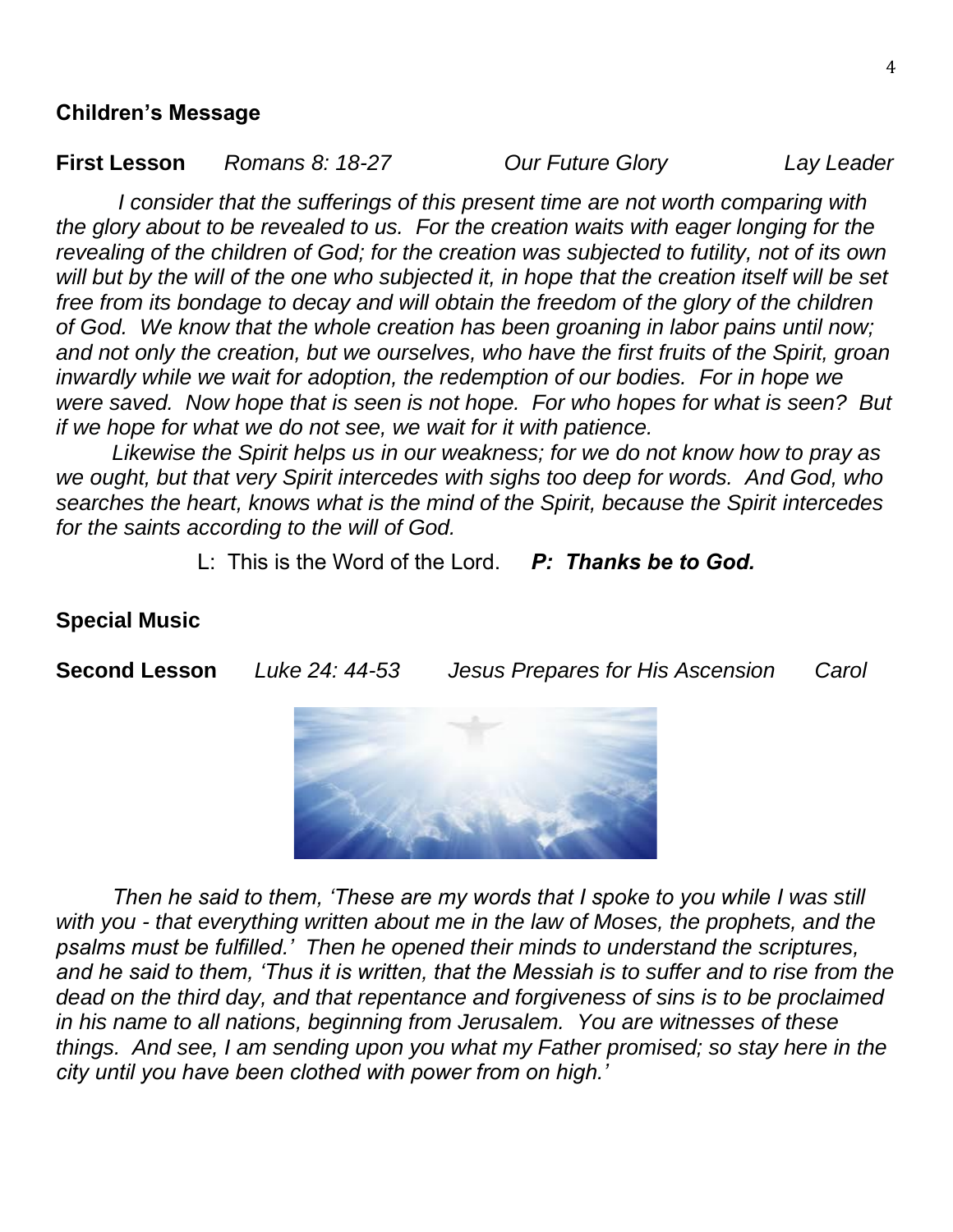*Then he led them out as far as Bethany, and, lifting up his hands, he blessed them. While he was blessing them, he withdrew from them and was carried up into heaven. And they worshipped him, and returned to Jerusalem with great joy; and they were continually in the temple blessing God.*

L: This is the Word of the Lord. *P: Thanks be to God.*

**Sermon** *Dining Table Discipleship*



## Responding to the Word

**Hymn # 507** *I Come with Joy*

*1-I come with joy to meet my Lord, Forgiven, loved, and free, In awe and wonder to recall His life laid down for me, His life laid down for me.*

*2-I come with Christians far and near To find, as all are fed, The new community of love In Christ's communion bread, In Christ's communion bread.*

*3-As Christ breaks bread and bids us share, Each proud division ends, The love that made us makes us one, And strangers now are friends, And strangers now are friends.*

*4-And thus with joy we meet our Lord, His presence, always near, Is in such friendship better known: We see and praise him here. We see and praise him here.*

*5-Together met, together bound, We'll go our different ways, And as his people to the world, We'll live and speak his praise, We'll live and speak his praise.*

## **Prayers of the People and the Lord's Prayer Cares Chorus**

*I cast all my cares upon you. I lay all of my burdens down at your feet. And anytime I don't know what to do, I case all my cares upon you.*